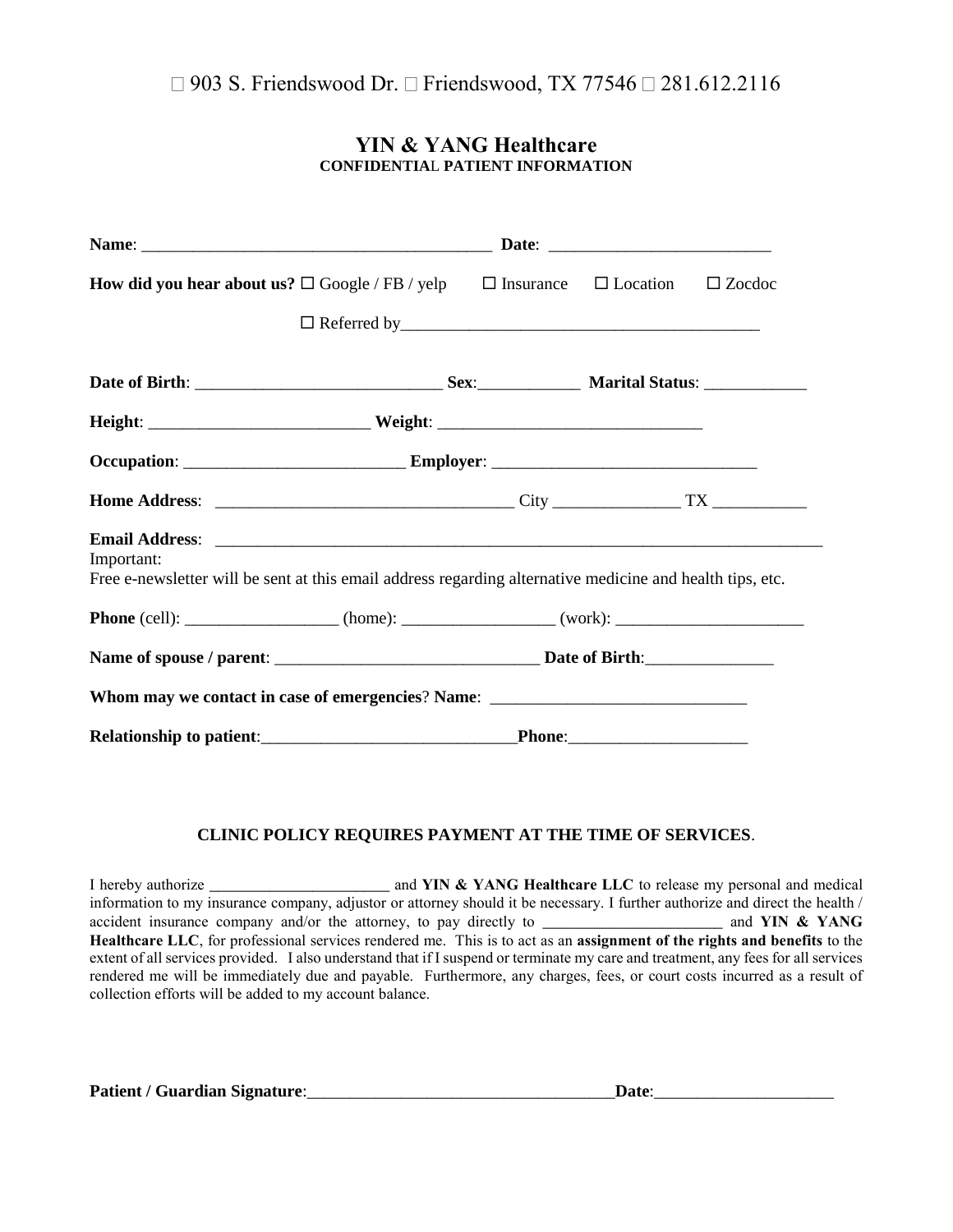# **Application for Treatment: History**

| Name:                                                                                                                            |                            |
|----------------------------------------------------------------------------------------------------------------------------------|----------------------------|
|                                                                                                                                  | Mark Affected Areas below: |
| How did it begin? After a sleep / fall / drive / flight / lifting / over-reaching / sitting /                                    |                            |
| housework / chronic illness ___________ Type? acute / chronic / recurring / sub-acute                                            |                            |
|                                                                                                                                  |                            |
| What is quality of discomfort? Frequency?                                                                                        |                            |
| aching / sore / annoying / burning / deep / diffuse / dull / heavy / pulling / sharp /                                           |                            |
| shock / stabbing / stiffness / throbbing / tightness / tingling / numbness                                                       | じゅ                         |
| $25\%$ Intermittent<br>50%□Occasional 75%□Frequent 100%□Constant                                                                 |                            |
| Is the discomfort going down to the arms or legs? Yes / No and Where?                                                            |                            |
| How is this condition progressing? $\square$ Worse $\square$ Better $\square$ Same                                               |                            |
| What is the VAS? 0 1 2 3 4 5 6 7 8 9 10 (Exeruciating)                                                                           |                            |
|                                                                                                                                  |                            |
|                                                                                                                                  |                            |
|                                                                                                                                  |                            |
| Have you seen any other practitioners for this condition? MD / DC / PT / LAc                                                     |                            |
|                                                                                                                                  |                            |
|                                                                                                                                  |                            |
| Have any recent diagnostic images or tests been performed?                                                                       |                            |
| What do you have difficulty performing due to this complaint?                                                                    |                            |
|                                                                                                                                  |                            |
| What Activity of Daily Living was most affected?                                                                                 |                            |
| working / homemaking / social life / personal care (washing, dressing, etc.) / sleeping / sitting / standing / walking / driving |                            |
|                                                                                                                                  |                            |
| List all auto accidents and/or Major Traumas: $\Box$ Past year $\Box$ Past 5 years $\Box$ Over 5 years $\Box$ Never              |                            |

| Please describe:                                                                                                           |       |     |
|----------------------------------------------------------------------------------------------------------------------------|-------|-----|
| <i>If Injury or Accident Please complete these questions:</i> Date injured:                                                | Time: |     |
| Have you lost any days of work? Dates:                                                                                     |       |     |
|                                                                                                                            |       |     |
|                                                                                                                            |       |     |
|                                                                                                                            |       |     |
| Auto Accident Only: You were $\Box$ Driver $\Box$ Passenger $\Box$ Pedestrian, In a $\Box$ Car $\Box$ Truck $\Box$ Other   |       |     |
| Your vehicle: $\Box$ Struck the other(s) $\Box$ Was struck by the other(s) $\Box$ Undetermined                             |       |     |
| Approximate size and speed of your car $=$ M/H, Other car $=$                                                              |       | M/H |
| Part of your vehicle hit: $\Box$ Back $\Box$ Front $\Box$ Right side $\Box$ Left side $\Box$ Other                         |       |     |
| You were wearing: $\Box$ Seatbelt $\Box$ Shoulder harness $\Box$ Airbag deployed. Were the police noticed? Yes / No        |       |     |
| Did you brace for impact? Yes/No. You were looking: $\Box$ Forward $\Box$ Left $\Box$ Right Did head hit headrest? Yes/No. |       |     |
| Did you strike the interior of the vehicle? Yes/No. With what part of your body?                                           |       |     |

Did you lose consciousness at any point? Yes/No, Were you treated by medical personnel for injuries? Yes/No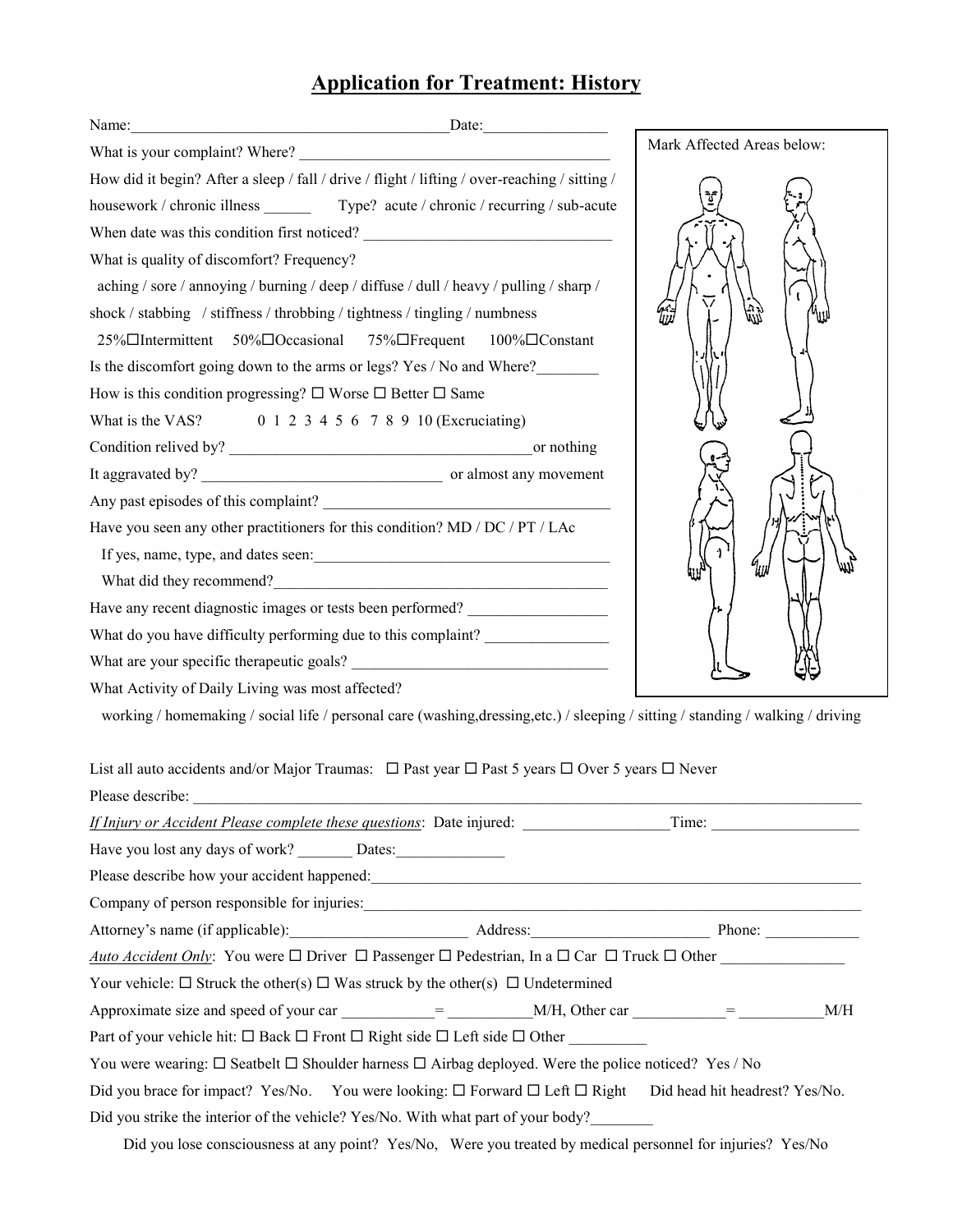# **CONFIDENTIAL PATIENT INFORMATION**

Please fill in all portions of this form. If you need help, please ask.

| am |  |
|----|--|
|    |  |

**Name**: \_\_\_\_\_\_\_\_\_\_\_\_\_\_\_\_\_\_\_\_\_\_\_\_\_\_\_\_\_\_\_\_\_\_\_\_\_\_\_\_\_ **Date**: \_\_\_\_\_\_\_\_\_\_\_\_\_\_\_\_\_\_\_\_\_\_\_\_\_\_\_\_\_\_\_\_

Reason(s) for Visit\_\_\_\_\_\_\_\_\_\_\_\_\_\_\_\_\_\_\_\_\_\_\_\_\_\_\_\_\_\_\_\_\_\_\_\_\_\_\_\_\_\_\_\_\_\_\_\_\_\_\_\_\_\_\_\_\_\_\_\_\_\_\_\_\_\_\_\_\_\_\_\_\_\_\_\_\_

### **Current Symptoms: Please check all that apply**

| <b>FEVER and CHILLS</b>                                                                                                               | <b>HEAD/EYE/ENT</b>                                                                                                  | <b>GASTRO-INTESTINE MALE ONLY</b>                            |                                                                                                                                                                                                                                                                                                                                                                                                                                                                                                                                                                                                                         |  |
|---------------------------------------------------------------------------------------------------------------------------------------|----------------------------------------------------------------------------------------------------------------------|--------------------------------------------------------------|-------------------------------------------------------------------------------------------------------------------------------------------------------------------------------------------------------------------------------------------------------------------------------------------------------------------------------------------------------------------------------------------------------------------------------------------------------------------------------------------------------------------------------------------------------------------------------------------------------------------------|--|
| $\Box$ Aversion to $\Box$ Cold $\Box$ Heat                                                                                            | $\Box$ Blurred Vision                                                                                                | $\Box$ Abdominal Pain                                        | $\Box$ Discharge from Penis                                                                                                                                                                                                                                                                                                                                                                                                                                                                                                                                                                                             |  |
| $\Box$ Aversion to Wind                                                                                                               | $\Box$ Cataracts                                                                                                     | $\Box$ Bloating                                              | $\square$ Erection Difficulties                                                                                                                                                                                                                                                                                                                                                                                                                                                                                                                                                                                         |  |
| $\Box$ Fever and Chills Alternatively                                                                                                 | $\Box$ Chronic Ear Infections $\Box$ Constipation                                                                    |                                                              | $\Box$ Lump in Testicle                                                                                                                                                                                                                                                                                                                                                                                                                                                                                                                                                                                                 |  |
| $\square$ Fever and Chills Simultaneously $\square$ Dry Eyes                                                                          |                                                                                                                      | $\Box$ Diarrhea                                              | $\square$ Sore on Penis                                                                                                                                                                                                                                                                                                                                                                                                                                                                                                                                                                                                 |  |
| $\Box$ High $\Box$ Low Fever                                                                                                          | $\Box$ Ear Ringing                                                                                                   | $\Box$ Difficult Swallowing                                  | <b>FEMALE ONLY</b>                                                                                                                                                                                                                                                                                                                                                                                                                                                                                                                                                                                                      |  |
| $\Box$ Fever Intermittently                                                                                                           | $\Box$ Headache $\Box$ Migraine $\Box$ Eating Disorders                                                              |                                                              | □ Abnormal Pap Smear                                                                                                                                                                                                                                                                                                                                                                                                                                                                                                                                                                                                    |  |
| $\Box$ Night Fever                                                                                                                    | $\Box$ Hearing Loss                                                                                                  | $\Box$ Gas                                                   | $\Box$ Bleeding between Periods                                                                                                                                                                                                                                                                                                                                                                                                                                                                                                                                                                                         |  |
| □ PERSPIRATION                                                                                                                        | $\square$ Loss of Taste $\square$ Smell $\square$ Heartburn                                                          |                                                              | □ Breast Lump                                                                                                                                                                                                                                                                                                                                                                                                                                                                                                                                                                                                           |  |
| $\square$ No Sweating                                                                                                                 | $\square$ Nasal Congestion                                                                                           | $\Box$ Hemorrhoids                                           | $\Box$ Heavy Bleeding                                                                                                                                                                                                                                                                                                                                                                                                                                                                                                                                                                                                   |  |
| $\Box$ Profuse Sweating                                                                                                               | $\Box$ Post Nasal Drip                                                                                               | $\Box$ IBS                                                   | $\Box$ Hot Flashes                                                                                                                                                                                                                                                                                                                                                                                                                                                                                                                                                                                                      |  |
| $\square$ Spontaneous Sweating                                                                                                        | □ Runny Nose                                                                                                         | $\Box$ Indigestion                                           | $\Box$ Painful Intercourse                                                                                                                                                                                                                                                                                                                                                                                                                                                                                                                                                                                              |  |
| $\square$ Sweating at Night                                                                                                           | $\Box$ Sore Throat                                                                                                   | $\square$ Nausea / Vomiting                                  | $\square$ PMS                                                                                                                                                                                                                                                                                                                                                                                                                                                                                                                                                                                                           |  |
| $\square$ Sweating in the Palm                                                                                                        | $\square$ Swollen Lymph Nodes $\square$ Rectal Bleeding                                                              |                                                              | $\Box$ Vaginal Discharge                                                                                                                                                                                                                                                                                                                                                                                                                                                                                                                                                                                                |  |
| <b>SKIN</b>                                                                                                                           | $\Box$ TMJ Problems                                                                                                  | □ Stomach Pain                                               | $\Box$ Vaginal Dryness                                                                                                                                                                                                                                                                                                                                                                                                                                                                                                                                                                                                  |  |
| $\Box$ Bruising Easily                                                                                                                | MUSCULOSKELETAL HEART/LUNGS                                                                                          |                                                              | <b>ENDOCRINE</b>                                                                                                                                                                                                                                                                                                                                                                                                                                                                                                                                                                                                        |  |
| $\Box$ Change in Moles                                                                                                                | $\Box$ Arthritis                                                                                                     | $\Box$ Apnea                                                 | $\Box$ Cold Hands and Feet                                                                                                                                                                                                                                                                                                                                                                                                                                                                                                                                                                                              |  |
| $\Box$ Dry Skin / Itching                                                                                                             | $\Box$ Ankle Pain                                                                                                    |                                                              | $\Box$ Chest Pain or tightness $\Box$ Heat $\Box$ Cold Intolerance                                                                                                                                                                                                                                                                                                                                                                                                                                                                                                                                                      |  |
| $\Box$ Rash / Sensitive Skin                                                                                                          | $\Box$ Back Problems                                                                                                 | $\Box$ Coronary artery disease $\Box$ High Blood Sugar       |                                                                                                                                                                                                                                                                                                                                                                                                                                                                                                                                                                                                                         |  |
| $\square$ Sores that Won't Heal                                                                                                       | $\Box$ Elbow Pain                                                                                                    |                                                              | $\Box$ Cough $\Box$ Wheezing $\Box$ Hyper $\Box$ Hypothyroidism                                                                                                                                                                                                                                                                                                                                                                                                                                                                                                                                                         |  |
| <b>NEUROLOGICAL</b>                                                                                                                   | $\Box$ Heel $\Box$ Foot Pain                                                                                         | $\square$ Emphysema                                          | $\Box$ Osteoporosis $\Box$ Osteopenia                                                                                                                                                                                                                                                                                                                                                                                                                                                                                                                                                                                   |  |
| $\Box$ Anxiety $\Box$ Panic                                                                                                           |                                                                                                                      | $\Box$ Hip $\Box$ Pelvis Problems $\Box$ High Blood Pressure | $\Box$ Rheumatism                                                                                                                                                                                                                                                                                                                                                                                                                                                                                                                                                                                                       |  |
| $\Box$ Depression                                                                                                                     | $\Box$ Knee Pain                                                                                                     | $\Box$ High Cholesterol                                      | $\Box$ Steroid Treatments                                                                                                                                                                                                                                                                                                                                                                                                                                                                                                                                                                                               |  |
| $\Box$ Difficulty Concentrating                                                                                                       | $\Box$ Lack of Coordination                                                                                          |                                                              | $\Box$ Lower extremity edema $\Box$ Testosterone deficiency                                                                                                                                                                                                                                                                                                                                                                                                                                                                                                                                                             |  |
| $\Box$ Dizziness                                                                                                                      | $\Box$ Neck $\Box$ Shoulder Pain $\Box$ Pneumonia                                                                    |                                                              | <b>URINARY</b>                                                                                                                                                                                                                                                                                                                                                                                                                                                                                                                                                                                                          |  |
| $\Box$ Epilepsy / Seizures                                                                                                            | $\Box$ Poor Posture                                                                                                  | $\Box$ Poor Circulation                                      | $\Box$ Bloody Urine                                                                                                                                                                                                                                                                                                                                                                                                                                                                                                                                                                                                     |  |
| $\Box$ Irritability                                                                                                                   | $\Box$ Scoliosis                                                                                                     | □ Rapid Heart Beat                                           | $\Box$ Dribbling                                                                                                                                                                                                                                                                                                                                                                                                                                                                                                                                                                                                        |  |
| □ Memory Loss                                                                                                                         | $\Box$ Muscle Pain                                                                                                   | $\Box$ Shortness of Breath                                   | □ Kidney Stone                                                                                                                                                                                                                                                                                                                                                                                                                                                                                                                                                                                                          |  |
| $\Box$ Numbness $\Box$ Tingling                                                                                                       | $\Box$ Stiffness                                                                                                     | $\square$ Snoring Issues                                     | $\Box$ Frequent Infections                                                                                                                                                                                                                                                                                                                                                                                                                                                                                                                                                                                              |  |
| $\Box$ Tremors                                                                                                                        | $\square$ Swollen Joints                                                                                             | $\Box$ Tuberculosis                                          | $\Box$ Painful / Frequent Urination                                                                                                                                                                                                                                                                                                                                                                                                                                                                                                                                                                                     |  |
| $\square$ Weak Muscles                                                                                                                | $\Box$ Wrist $\Box$ Hand Pain                                                                                        | □ Varicose Veins                                             | □ Lack of Bladder Control                                                                                                                                                                                                                                                                                                                                                                                                                                                                                                                                                                                               |  |
| <b>MEDICATIONS / VITAMINS / SUPPLEMENTS</b>                                                                                           |                                                                                                                      | <b>ALLERGIES</b>                                             | <b>HEALTH HABITS</b>                                                                                                                                                                                                                                                                                                                                                                                                                                                                                                                                                                                                    |  |
| Please List all medications and dosages                                                                                               |                                                                                                                      | Please List:                                                 | Please check which substances you                                                                                                                                                                                                                                                                                                                                                                                                                                                                                                                                                                                       |  |
| $\Box$ Pain Killers                                                                                                                   | <u> 1989 - Johann Barn, mars ar breithinn ar breithinn ar breithinn ar breithinn ar breithinn ar breithinn ar br</u> |                                                              | use and list how much:                                                                                                                                                                                                                                                                                                                                                                                                                                                                                                                                                                                                  |  |
|                                                                                                                                       |                                                                                                                      | □                                                            |                                                                                                                                                                                                                                                                                                                                                                                                                                                                                                                                                                                                                         |  |
| □ Blood Pressure                                                                                                                      | <u> 1999 - Johann John Stone, mars et al. (</u>                                                                      | □                                                            |                                                                                                                                                                                                                                                                                                                                                                                                                                                                                                                                                                                                                         |  |
| $\hfill \Box$ $\hfill \Box$ $\hfill \Box$                                                                                             |                                                                                                                      | □                                                            | $\begin{tabular}{ c c } \hline $\square$ Coffee: \underline{\hspace{1cm}} \underline{\hspace{1cm}} \underline{\hspace{1cm}} \underline{\hspace{1cm}} \underline{\hspace{1cm}} \underline{\hspace{1cm}} \underline{\hspace{1cm}} \underline{\hspace{1cm}} \underline{\hspace{1cm}} \underline{\hspace{1cm}} \underline{\hspace{1cm}} \underline{\hspace{1cm}} \underline{\hspace{1cm}} \underline{\hspace{1cm}} \underline{\hspace{1cm}} \underline{\hspace{1cm}} \underline{\hspace{1cm}} \underline{\hspace{1cm}} \underline{\hspace{1cm}} \underline{\hspace{1cm}} \underline{\hspace{1cm}} \underline{\hspace{1cm}}$ |  |
| $\square$ Diabetes                                                                                                                    |                                                                                                                      | $\Box$                                                       |                                                                                                                                                                                                                                                                                                                                                                                                                                                                                                                                                                                                                         |  |
| $\Box$ Herbs<br><u> 1989 - Johann Barn, mars ann an t-Amhain an t-Amhain an t-Amhain an t-Amhain an t-Amhain an t-Amhain an t-Amh</u> |                                                                                                                      | $\Box$                                                       |                                                                                                                                                                                                                                                                                                                                                                                                                                                                                                                                                                                                                         |  |
| $\Box$ Vitamins                                                                                                                       |                                                                                                                      | П                                                            | $\Box$ Other:                                                                                                                                                                                                                                                                                                                                                                                                                                                                                                                                                                                                           |  |
|                                                                                                                                       |                                                                                                                      |                                                              |                                                                                                                                                                                                                                                                                                                                                                                                                                                                                                                                                                                                                         |  |
| $\Box$ Others                                                                                                                         |                                                                                                                      |                                                              |                                                                                                                                                                                                                                                                                                                                                                                                                                                                                                                                                                                                                         |  |

Did you have any **transmitted diseases**?  $\Box$ COVID-19  $\Box$ AIDS  $\Box$ Hepatitis  $\Box$ Other(s):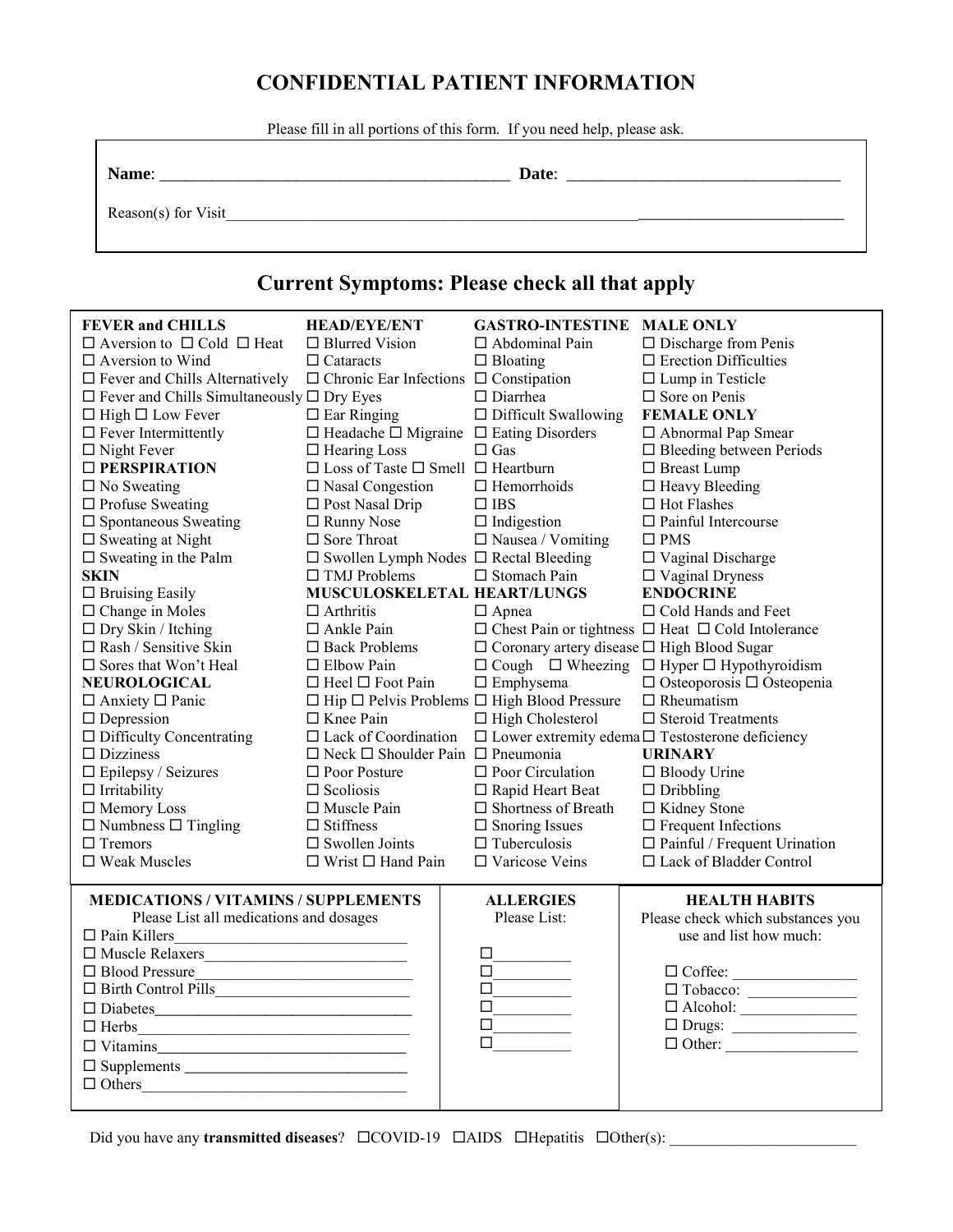| PAST or CURRENT ADDITIONAL CONDITIONS                                                                                                                                                                                                                                                                                                                                             |                                                                                                                                                                                                                                |                                                 |             |                                                                                                                                                                                                                                                                                                                         |                                                            |                                |                                                                                                                                                                                                                                                                                                              |  |
|-----------------------------------------------------------------------------------------------------------------------------------------------------------------------------------------------------------------------------------------------------------------------------------------------------------------------------------------------------------------------------------|--------------------------------------------------------------------------------------------------------------------------------------------------------------------------------------------------------------------------------|-------------------------------------------------|-------------|-------------------------------------------------------------------------------------------------------------------------------------------------------------------------------------------------------------------------------------------------------------------------------------------------------------------------|------------------------------------------------------------|--------------------------------|--------------------------------------------------------------------------------------------------------------------------------------------------------------------------------------------------------------------------------------------------------------------------------------------------------------|--|
| Please check $(\checkmark)$ any conditions you have had.<br>$\Box$ AIDS<br>$\Box$ Alcoholism<br>$\Box$ Allergies<br>$\Box$ Anemia<br>$\Box$ Anorexia<br>$\Box$ Appendicitis<br>$\Box$ Arthritis<br>$\Box$ Asthma<br>$\Box$ Bleeding Disorders<br>□ Breast Lump<br>$\Box$ Bronchitis<br>$\Box$ Cancer<br>$\Box$ Cataracts<br>$\Box$ Chemical Dependency $\Box$ High Blood Pressure | $\Box$ Chicken Pox<br>$\Box$ COVID-19<br>$\Box$ Diabetes<br>$\Box$ Emphysema<br>$\Box$ Epilepsy<br>$\Box$ Glaucoma<br>$\Box$ Goiter<br>$\Box$ Gonorrhea<br>$\Box$ Gout<br>□ Heart Disease<br>$\Box$ Hepatitis<br>$\Box$ Herpes | □ Gall Bladder Disease                          |             | $\Box$ High Cholesterol<br>$\Box$ HIV Positive<br>□ Kidney Disease<br>$\Box$ Leg Cramps<br>$\Box$ Liver Disease<br>$\Box$ Measles<br>$\Box$ Migraine Headaches<br>$\Box$ Miscarriage<br>$\square$ Mononucleosis<br>$\Box$ Multiple Sclerosis<br>$\Box$ Mumps<br>$\square$ Pacemaker<br>$\Box$ Pneumonia<br>$\Box$ Polio |                                                            | $\Box$ Stroke<br>$\Box$ Ulcers | $\Box$ Prostate Problems<br>$\Box$ Psoriasis/Eczema<br>$\square$ Psychiatric Care<br>$\Box$ Rheumatic Fever<br>$\Box$ Sinusitis<br>$\Box$ Suicide Attempt<br>$\Box$ Thyroid Problems<br>$\Box$ Tonsillitis<br>$\Box$ Tuberculosis<br>$\Box$ Typhoid Fever<br>$\Box$ Vaginal Infections<br>□ Venereal Disease |  |
|                                                                                                                                                                                                                                                                                                                                                                                   |                                                                                                                                                                                                                                | <b>FAMILY HISTORY</b>                           |             |                                                                                                                                                                                                                                                                                                                         |                                                            |                                |                                                                                                                                                                                                                                                                                                              |  |
| Relation:                                                                                                                                                                                                                                                                                                                                                                         | Father                                                                                                                                                                                                                         | Mother                                          | Sibling 1   |                                                                                                                                                                                                                                                                                                                         | Sibling 2                                                  | Child 1                        | Child 2                                                                                                                                                                                                                                                                                                      |  |
| Age if living:                                                                                                                                                                                                                                                                                                                                                                    |                                                                                                                                                                                                                                |                                                 |             |                                                                                                                                                                                                                                                                                                                         |                                                            |                                |                                                                                                                                                                                                                                                                                                              |  |
| Age at Death:                                                                                                                                                                                                                                                                                                                                                                     |                                                                                                                                                                                                                                |                                                 |             |                                                                                                                                                                                                                                                                                                                         |                                                            |                                |                                                                                                                                                                                                                                                                                                              |  |
| Cause of Death:                                                                                                                                                                                                                                                                                                                                                                   |                                                                                                                                                                                                                                |                                                 |             |                                                                                                                                                                                                                                                                                                                         |                                                            |                                |                                                                                                                                                                                                                                                                                                              |  |
|                                                                                                                                                                                                                                                                                                                                                                                   | Please check if any of the following conditions applied to the above relatives:                                                                                                                                                |                                                 |             |                                                                                                                                                                                                                                                                                                                         |                                                            |                                |                                                                                                                                                                                                                                                                                                              |  |
| Immune Disease:                                                                                                                                                                                                                                                                                                                                                                   | □                                                                                                                                                                                                                              |                                                 | Ħ           |                                                                                                                                                                                                                                                                                                                         | L                                                          | □                              | □                                                                                                                                                                                                                                                                                                            |  |
| Cancer:                                                                                                                                                                                                                                                                                                                                                                           | □                                                                                                                                                                                                                              | □                                               | □           |                                                                                                                                                                                                                                                                                                                         | □                                                          | ⊔                              | □                                                                                                                                                                                                                                                                                                            |  |
| Diabetes:                                                                                                                                                                                                                                                                                                                                                                         | $\Box$                                                                                                                                                                                                                         | П                                               | $\Box$      |                                                                                                                                                                                                                                                                                                                         | $\Box$                                                     | □                              | □                                                                                                                                                                                                                                                                                                            |  |
| Heart Attack/Stroke:                                                                                                                                                                                                                                                                                                                                                              | $\Box$                                                                                                                                                                                                                         | П                                               | $\Box$      |                                                                                                                                                                                                                                                                                                                         | $\Box$                                                     | □                              | $\Box$                                                                                                                                                                                                                                                                                                       |  |
| Heart Disease:                                                                                                                                                                                                                                                                                                                                                                    | $\Box$                                                                                                                                                                                                                         | □                                               | $\Box$      |                                                                                                                                                                                                                                                                                                                         | □                                                          | □                              | □                                                                                                                                                                                                                                                                                                            |  |
| High Blood Pressure:                                                                                                                                                                                                                                                                                                                                                              | $\Box$                                                                                                                                                                                                                         | П                                               | $\Box$      |                                                                                                                                                                                                                                                                                                                         | $\Box$                                                     | □                              | $\Box$                                                                                                                                                                                                                                                                                                       |  |
| Mental Illness:                                                                                                                                                                                                                                                                                                                                                                   | $\Box$                                                                                                                                                                                                                         | П                                               | $\Box$      |                                                                                                                                                                                                                                                                                                                         | $\Box$                                                     | $\Box$                         | $\Box$                                                                                                                                                                                                                                                                                                       |  |
| Osteoporosis:                                                                                                                                                                                                                                                                                                                                                                     | $\Box$<br>$\Box$                                                                                                                                                                                                               | П<br>П                                          | □<br>$\Box$ |                                                                                                                                                                                                                                                                                                                         | □<br>$\Box$                                                | □<br>$\Box$                    | □<br>$\Box$                                                                                                                                                                                                                                                                                                  |  |
| TB:                                                                                                                                                                                                                                                                                                                                                                               |                                                                                                                                                                                                                                |                                                 |             |                                                                                                                                                                                                                                                                                                                         |                                                            |                                |                                                                                                                                                                                                                                                                                                              |  |
|                                                                                                                                                                                                                                                                                                                                                                                   |                                                                                                                                                                                                                                | HOSPITALIZATIONS, SURGERIES AND MAJOR ILLNESSES |             |                                                                                                                                                                                                                                                                                                                         |                                                            |                                |                                                                                                                                                                                                                                                                                                              |  |
| Year                                                                                                                                                                                                                                                                                                                                                                              | <b>Condition or Procedure</b>                                                                                                                                                                                                  |                                                 |             |                                                                                                                                                                                                                                                                                                                         | Outcome                                                    |                                |                                                                                                                                                                                                                                                                                                              |  |
| □                                                                                                                                                                                                                                                                                                                                                                                 |                                                                                                                                                                                                                                |                                                 |             |                                                                                                                                                                                                                                                                                                                         |                                                            |                                |                                                                                                                                                                                                                                                                                                              |  |
| □<br>$\Box$                                                                                                                                                                                                                                                                                                                                                                       |                                                                                                                                                                                                                                |                                                 |             |                                                                                                                                                                                                                                                                                                                         |                                                            |                                |                                                                                                                                                                                                                                                                                                              |  |
|                                                                                                                                                                                                                                                                                                                                                                                   |                                                                                                                                                                                                                                |                                                 |             |                                                                                                                                                                                                                                                                                                                         |                                                            |                                |                                                                                                                                                                                                                                                                                                              |  |
| □                                                                                                                                                                                                                                                                                                                                                                                 |                                                                                                                                                                                                                                |                                                 |             |                                                                                                                                                                                                                                                                                                                         |                                                            |                                |                                                                                                                                                                                                                                                                                                              |  |
|                                                                                                                                                                                                                                                                                                                                                                                   |                                                                                                                                                                                                                                |                                                 |             |                                                                                                                                                                                                                                                                                                                         |                                                            |                                |                                                                                                                                                                                                                                                                                                              |  |
|                                                                                                                                                                                                                                                                                                                                                                                   | PREGNANCY HISTORY                                                                                                                                                                                                              |                                                 |             |                                                                                                                                                                                                                                                                                                                         |                                                            | <b>SLEEPING PATTERN</b>        |                                                                                                                                                                                                                                                                                                              |  |
| Number of Pregnancies:                                                                                                                                                                                                                                                                                                                                                            |                                                                                                                                                                                                                                |                                                 |             |                                                                                                                                                                                                                                                                                                                         | How many hours per night?                                  |                                |                                                                                                                                                                                                                                                                                                              |  |
| Number of Live Births:                                                                                                                                                                                                                                                                                                                                                            |                                                                                                                                                                                                                                |                                                 |             |                                                                                                                                                                                                                                                                                                                         | Please check if you have any of the following:             |                                |                                                                                                                                                                                                                                                                                                              |  |
| Check if you've had any of the following:                                                                                                                                                                                                                                                                                                                                         |                                                                                                                                                                                                                                |                                                 |             |                                                                                                                                                                                                                                                                                                                         | $\Box$ Frequent Waking $\Box$ Nightmares $\Box$ Snoring    |                                |                                                                                                                                                                                                                                                                                                              |  |
| $\Box$ Abortion $\Box$ Miscarriage $\Box$ Preemie                                                                                                                                                                                                                                                                                                                                 |                                                                                                                                                                                                                                |                                                 |             |                                                                                                                                                                                                                                                                                                                         | $\Box$ Nap during day $\Box$ Sleep walk $\Box$ Grind Teeth |                                |                                                                                                                                                                                                                                                                                                              |  |
|                                                                                                                                                                                                                                                                                                                                                                                   | <b>MENSTRUATION</b>                                                                                                                                                                                                            |                                                 |             |                                                                                                                                                                                                                                                                                                                         |                                                            |                                |                                                                                                                                                                                                                                                                                                              |  |
|                                                                                                                                                                                                                                                                                                                                                                                   |                                                                                                                                                                                                                                |                                                 |             | <b>OCCUPATION</b>                                                                                                                                                                                                                                                                                                       |                                                            |                                |                                                                                                                                                                                                                                                                                                              |  |
| Last Pap Smear:                                                                                                                                                                                                                                                                                                                                                                   | <u> 1980 - Andrea Andrew Maria (h. 1980).</u>                                                                                                                                                                                  |                                                 |             | Check if you are exposed to: $\square$ Stress                                                                                                                                                                                                                                                                           |                                                            |                                |                                                                                                                                                                                                                                                                                                              |  |
| Have you had a Mammogram?                                                                                                                                                                                                                                                                                                                                                         |                                                                                                                                                                                                                                |                                                 |             | $\Box$ Heavy Lifting $\Box$ Hazardous Substances                                                                                                                                                                                                                                                                        |                                                            |                                |                                                                                                                                                                                                                                                                                                              |  |
| Check if you've had any of the following:                                                                                                                                                                                                                                                                                                                                         |                                                                                                                                                                                                                                |                                                 |             |                                                                                                                                                                                                                                                                                                                         |                                                            |                                |                                                                                                                                                                                                                                                                                                              |  |
| $\square$ No periods $\square$ Delayed $\square$ Early $\square$ Irregular                                                                                                                                                                                                                                                                                                        |                                                                                                                                                                                                                                |                                                 |             | <b>EXERCISE</b>                                                                                                                                                                                                                                                                                                         |                                                            |                                |                                                                                                                                                                                                                                                                                                              |  |
| $\Box$ Painful periods $\Box$ PMS                                                                                                                                                                                                                                                                                                                                                 |                                                                                                                                                                                                                                |                                                 |             |                                                                                                                                                                                                                                                                                                                         | How often do you exercise?                                 |                                |                                                                                                                                                                                                                                                                                                              |  |
| $\Box$ Scanty periods $\Box$ Heavy periods<br>$\Box$ Brown Red $\Box$ Dark Red $\Box$ Excessive clots                                                                                                                                                                                                                                                                             |                                                                                                                                                                                                                                |                                                 |             |                                                                                                                                                                                                                                                                                                                         | What type?                                                 |                                |                                                                                                                                                                                                                                                                                                              |  |
|                                                                                                                                                                                                                                                                                                                                                                                   |                                                                                                                                                                                                                                |                                                 |             |                                                                                                                                                                                                                                                                                                                         |                                                            |                                |                                                                                                                                                                                                                                                                                                              |  |
| I certify that the above information is correct to the best of my knowledge. I will not hold my doctor or any members of her                                                                                                                                                                                                                                                      |                                                                                                                                                                                                                                |                                                 |             |                                                                                                                                                                                                                                                                                                                         |                                                            |                                |                                                                                                                                                                                                                                                                                                              |  |
| staff responsible for any errors or omissions that I may have made in the completion of this form.                                                                                                                                                                                                                                                                                |                                                                                                                                                                                                                                |                                                 |             |                                                                                                                                                                                                                                                                                                                         |                                                            |                                |                                                                                                                                                                                                                                                                                                              |  |
|                                                                                                                                                                                                                                                                                                                                                                                   |                                                                                                                                                                                                                                |                                                 |             |                                                                                                                                                                                                                                                                                                                         |                                                            |                                |                                                                                                                                                                                                                                                                                                              |  |
| Signature: Date: Date: Date: Date: Development of the Contract of the Contract of the Contract of the Contract of the Contract of the Contract of the Contract of the Contract of the Contract of the Contract of the Contract                                                                                                                                                    |                                                                                                                                                                                                                                |                                                 |             |                                                                                                                                                                                                                                                                                                                         |                                                            |                                |                                                                                                                                                                                                                                                                                                              |  |
|                                                                                                                                                                                                                                                                                                                                                                                   |                                                                                                                                                                                                                                |                                                 |             |                                                                                                                                                                                                                                                                                                                         |                                                            |                                |                                                                                                                                                                                                                                                                                                              |  |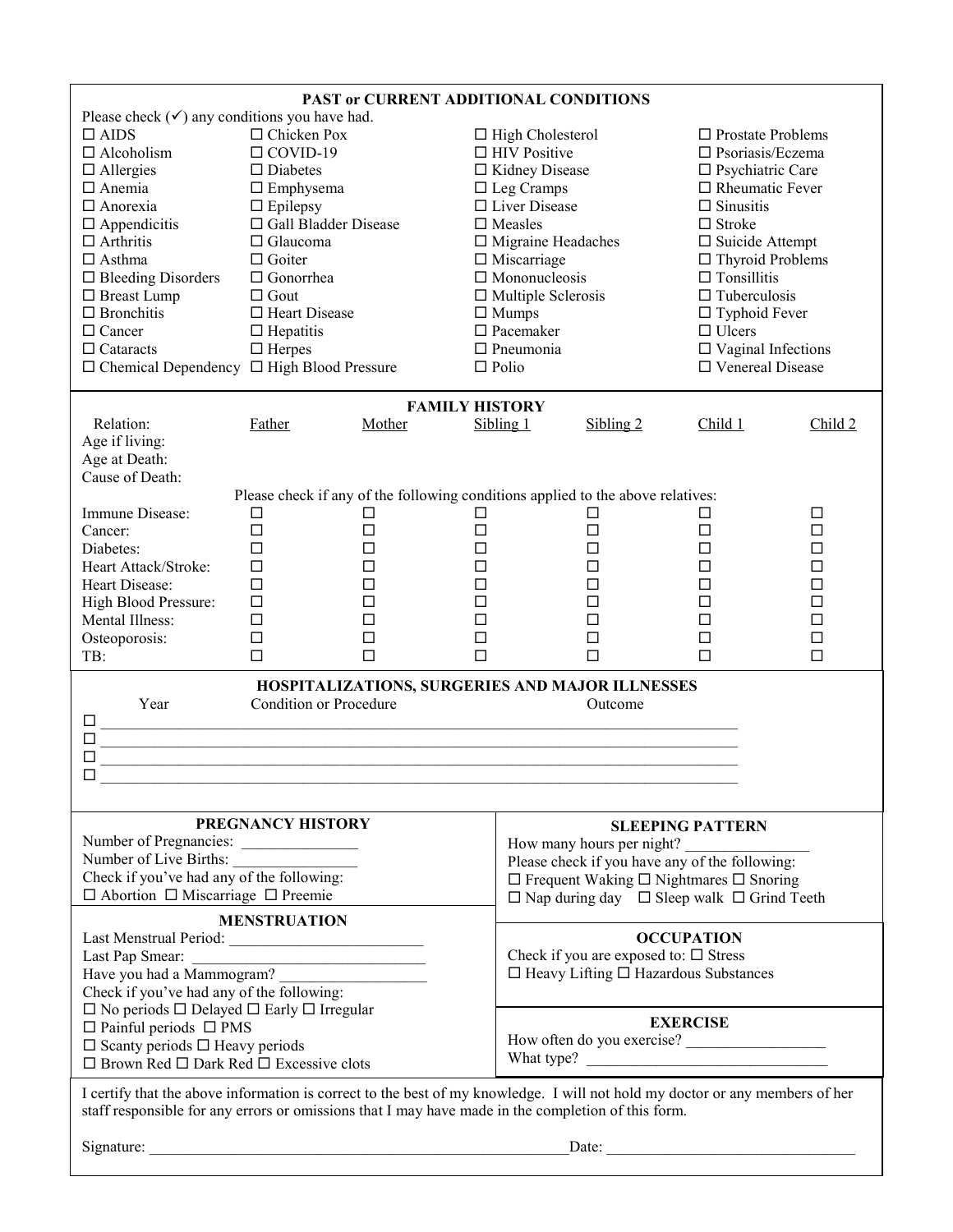#### **PATIENT RECORD, IMAGE AND VOICE OF DISCLOSURES**

In general, the HIPPA privacy rule gives patients the right to request a restriction on the uses and disclosures of their protected health information (PHI). The individual is also given the right to request confidential communications or that a communication of PHI be made by alternative means, such as sending correspondence to the individual's office instead of the individual's residence. We would like to respect those rights in every way possible and request that you fill in the following:

#### **I wish to be contacted in the following manner (check all that apply):**

- $\Box$  O.K. to leave message with detailed information  $\Box$  O.K. to mail to my home address
- $\square$  Leave message with call-back number only  $\square$  O.K. to mail to my work address
- $\Box$  Cell Telephone  $\Box$  Written Communication

 $\Box$  Email:

| Date | Disclosed to Whom<br>Address/Fax | $\left(1\right)$ | Description of Disclosure<br>Purpose of Disclosure | By Whom Disclosed | (2) | (3) |
|------|----------------------------------|------------------|----------------------------------------------------|-------------------|-----|-----|
|      |                                  |                  |                                                    |                   |     |     |
|      |                                  |                  |                                                    |                   |     |     |
|      |                                  |                  |                                                    |                   |     |     |

(1) Check this box if Disclosure is authorized

- (2) Type Key: T= Treatment Records P= Payment Information O= Healthcare Operations
- (3) Enter how disclosure was made: F=Fax; P= Phone ; E= Email; M= Mail; O= Other

I hereby voluntarily and without compensation, authorize images and/or voice recording(s) to be made of me by YIN & YANG Healthcare LLC and \_\_\_\_\_\_\_\_\_\_\_\_\_\_\_\_\_\_\_\_\_\_\_.

I understand that said images and/or voice recordings are intended for use of legitimate business or educational purposes for the clients' organization. Such purposes include but are not limited to, internal and external educational purposes, promotional materials, training and advertisements.

I have read and understand the foregoing and I consent to the use of my image and/or voice as specified for the above named purpose(s). I further understand that no royalty, fee or other compensation of any kind shall become payable to me for the use of my image and/or voice.

Patient Signature Date

Print Name Birthday

Privacy regulations generally require healthcare providers to take reasonable steps to limit the use or disclosure of, and requests for PHI to the minimum necessary to accomplish the intended purpose. These provisions do not apply to uses or disclosures made pursuant to an authorization requested by the individual. Healthcare entities must keep records of PHI disclosures. Information provided above, if completed properly, will constitute an adequate record.

 $\mathcal{L}_\text{max} = \mathcal{L}_\text{max} = \mathcal{L}_\text{max} = \mathcal{L}_\text{max} = \mathcal{L}_\text{max} = \mathcal{L}_\text{max} = \mathcal{L}_\text{max} = \mathcal{L}_\text{max} = \mathcal{L}_\text{max} = \mathcal{L}_\text{max} = \mathcal{L}_\text{max} = \mathcal{L}_\text{max} = \mathcal{L}_\text{max} = \mathcal{L}_\text{max} = \mathcal{L}_\text{max} = \mathcal{L}_\text{max} = \mathcal{L}_\text{max} = \mathcal{L}_\text{max} = \mathcal{$ 

 $\mathcal{L}_\text{max} = \mathcal{L}_\text{max} = \mathcal{L}_\text{max} = \mathcal{L}_\text{max} = \mathcal{L}_\text{max} = \mathcal{L}_\text{max} = \mathcal{L}_\text{max} = \mathcal{L}_\text{max} = \mathcal{L}_\text{max} = \mathcal{L}_\text{max} = \mathcal{L}_\text{max} = \mathcal{L}_\text{max} = \mathcal{L}_\text{max} = \mathcal{L}_\text{max} = \mathcal{L}_\text{max} = \mathcal{L}_\text{max} = \mathcal{L}_\text{max} = \mathcal{L}_\text{max} = \mathcal{$ 

**Note: Uses and disclosures for TPO may be permitted without prior consent in an emergency**.